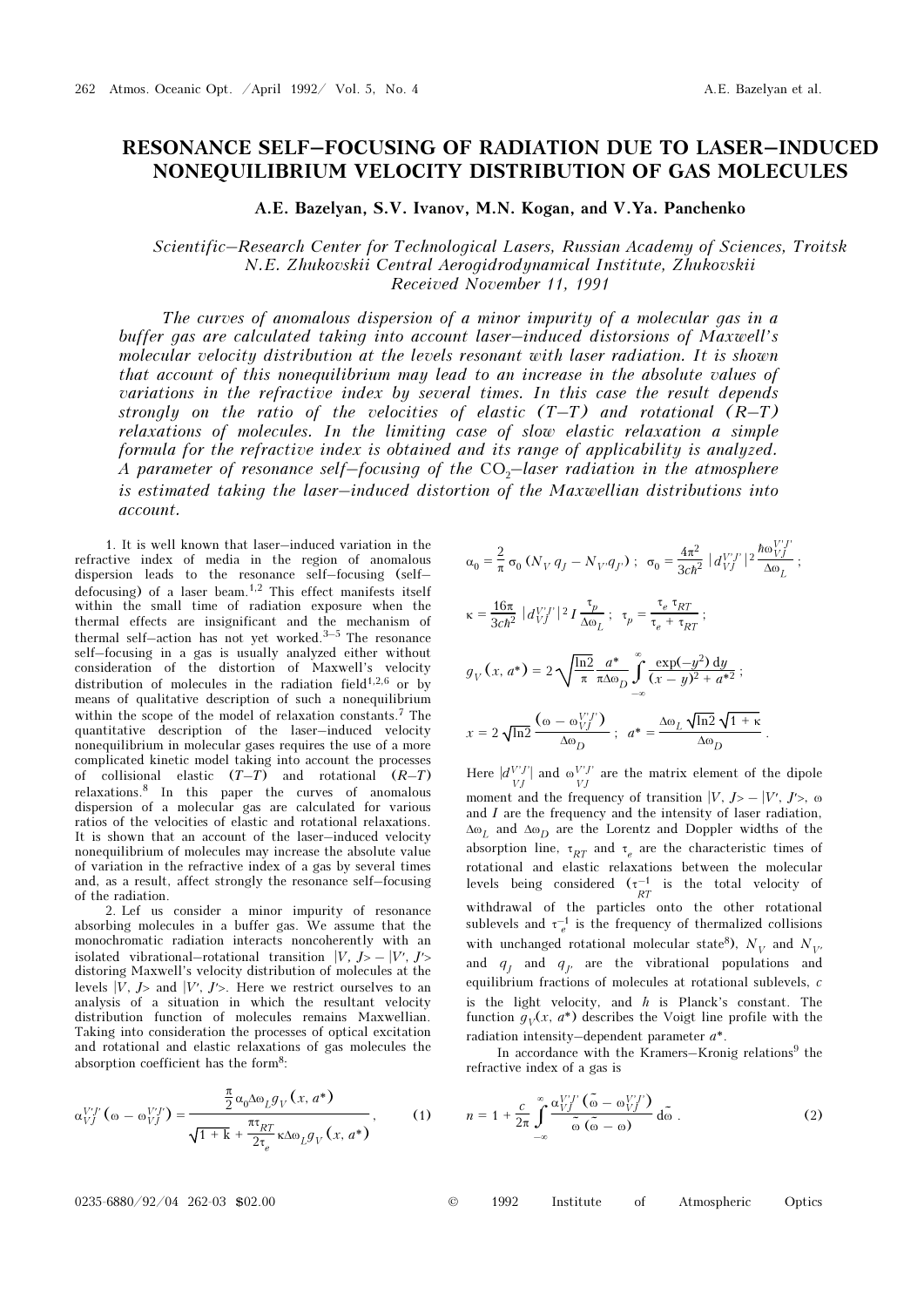In writing down Eq. (2) we neglect the contribution of far– line wings. Hereafter it is also assumed that the pulse duration of laser radiation is much less than the characteristic time of change in the population of the lower vibrational level. In this case we assume with a good accuracy the value of  $N_V$  be equilibrium and  $N_V q_J \gg N_V q_{J'}$ . This assumption allows us to consider the quantity  $(N_Vq_J - N_Vq_J)$  entering into Eq. (1) to be independent of the radiation frequency which considerably simplifies the integration of Eq. (2).



FIG. 1. Lower halves the curves of anomalous dispersion of a molecular gas calculated according to Eqs. (1) and (2) for a fixed value of the radiation intensity  $(\beta^* = 5)$  and for different values of  $\tau_{e}$  ( $\tau_{RT}$ : 1) 0, 2) 1, and 3)  $\infty$ . The quantity

$$
\frac{2(n-1) \omega_{VI}^{VJ} \Delta \omega_D}{c \alpha_0 \Delta \omega_L}
$$
 is laid off as ordinate.

Shown in Fig. 1 are the curves of anomalous dispersion calculated from Eqs. (1) and (2) for different values of the parameter  $\tau_e / \tau_{RT}$ . The dependences of the normalized variations in the refractive index  $\delta \overline{n} = \frac{\delta n}{1 - n(I = 0)}$  on the radiation intensity (on the parameter  $\beta^* = \frac{k \pi R T}{2 \pi R T}$  $\frac{1}{2\tau_p} \sim I$ ) are shown in Fig. 2, where  $\delta n = n(I) - n(I = 0)$ . The curves with  $\tau_e / \tau_{RT} = \infty$  correspond to the maximum velocity nonequilibrium, the curves with  $\tau_e/\tau_{RT} = 0$  correspond to the absence of distortions of Maxwellian molecular velocity distribution. It can be easily seen that the account of laser– induced velocity nonequilibrium does not alter the qualitative behavior of anomalous dispersion and of  $\delta \overline{n}(I)$ . However, an account of this nonequilibrium increases, as it can be seen from Fig. 2, the magnitude of variation in the refractive index  $\delta \overline{n}$  almost by a factor of three in some cases. The effect of elastic relaxation becomes pronounced

only for  $\tau_e / \tau_{RT} < 1$ . If  $\tau_e / \tau_{RT} > 1$ , the approximation  $\tau_e/\tau_{RT} \gg 1$  can be used with satisfactory accuracy. In this case the simple formula for the refractive index can be derived from Eqs. (1) and (2)

$$
n = 1 + \frac{1}{2\sqrt{1 + \kappa}} \frac{c\alpha_0}{\omega_{VJ}^{V'I}} \frac{\Delta\omega_L}{\Delta\omega_D} \sqrt{\frac{\ln 2}{\pi}} \int_{-\infty}^{\infty} \frac{(y - x) \exp(-y^2) dy}{(y - x)^2 + a^{*2}},
$$
\n
$$
\kappa = \frac{16\pi}{3c\hbar^2} |d_{VJ}^{V'I}|^2 I_{\tau_{RT}} \Delta\omega_L.
$$

This formula becomes simpler for  $a^* \gg 1$ :

$$
n = 1 - \frac{c\alpha_0}{\omega_{VJ}^{V'J'}\sqrt{1+\kappa}} \frac{(\omega - \omega_{VJ}^{V'J'}) \Delta\omega_L}{4(\omega - \omega_{VJ}^{V'J'})^2 + \Delta\omega_L^2(1+\kappa)}.
$$
 (4)

Note that Eq. (4) for  $a^* \gg 1$  also follows immediately from Eqs. (1) and (2) regardless of the ratio of  $\tau_e$  and  $\tau_{RT}$ .

The saturation parameter  $\kappa$  in Eqs. (3) and (4) is independent of the time  $\tau_e$  and is determined by the characteristic time  $\tau_{RT}$ . It is physically obvious since in the former case the elastic relaxation can be neglected and in the latter case all molecules interact with radiation regardless of their velocities. It should be noted that in the particular case of  $\kappa = 0$  Eq. (3) transforms into the relation which was derived in Ref. 6 and used to estimate the variation in the refractive index of water vapor in the field of the  $CO<sub>2</sub>$ -laser radiation.

3. Let us estimate the parameter of self–action of the beam  $Z_f = \frac{d}{4} \left( \frac{1}{\delta n} \right)^{1/2}$  (*d* is the initial beam diameter) in the case of resonance self–focusing of the  $CO<sub>2</sub>$ –laser radiation in the atmosphere. Recall that the effect of resonance self–focusing is observed when  $\omega > \omega_{VJ}^{V'J'}$ . The detuning of the cyclic frequency of the  $CO<sub>2</sub>$ -laser radiation from the center of the corresponding absorption line of the atmospheric  $CO<sub>2</sub>$  can be produced not only by the intraresonator methods10 but also as a result of motion of the radiation source.<sup>11</sup> The calculated parameters of the curves  $\delta \overline{n}(I)$  in Fig. 2 correspond to the absorption of the radiation at the 10 P (20) line of the CO<sub>2</sub> laser for  $x = 1$ (the cyclic radiation frequency  $\omega = \omega V' J' + \frac{\Delta \omega_D}{2 \sqrt{\ln n}}$  $\frac{\Delta \omega_D}{2\sqrt{\ln 2}}$  for the mid–latitude atmosphere at an altitude of about 45 km (see Ref. 12):  $p \approx 1.76 \cdot 10^{-3}$  atm,  $T \approx 270$  K, and  $\Delta \omega_L / \Delta \omega_D \approx 0.158$ ; in addition,  $1 - n(I = 0) \approx 1.85 \cdot 10^{-11}$ and  $\beta^* \approx 2.10^{-3} I \, (\text{W/cm}^2)$ . The exact value of  $\tau_e / \tau_{RT}$  for the levels of the transition 10 P (20) of CO<sub>2</sub> in air  $(N_2)$  is unknown. However, simple estimates on the basis of the experimental data of Ref. 13 yield  $\tau_e/\tau_{RT} > 1$ . As has already been noted above, in this case Eq. (3) can be used with satisfactory accuracy. For the radiation intensity  $I = 500 \text{ W/cm}^2$  ( $\beta^* \approx 1$ )  $Z_f \approx 8.7 \cdot 10^4 d$ . Disregarding the velocity nonequilibrium this value would be greater by a factor of 1.5. The beam is focused when  $Z_f < \frac{\pi d^2}{2\lambda}$  $(\lambda \approx 10.6 \mu m)$  is the radiation wavelength). Under these conditions with an account of the velocity nonequilibrium this inequality is fulfilled for the beams with diameter  $d > 0.6$  m. It must be stressed that the inequality  $(\alpha_{VI}^{V'J'})^{-1} > Z_f$  is valid for  $d < 1$  m, i.e., the beam's energy dissipation can be ignored when estimating the self– action parameter.